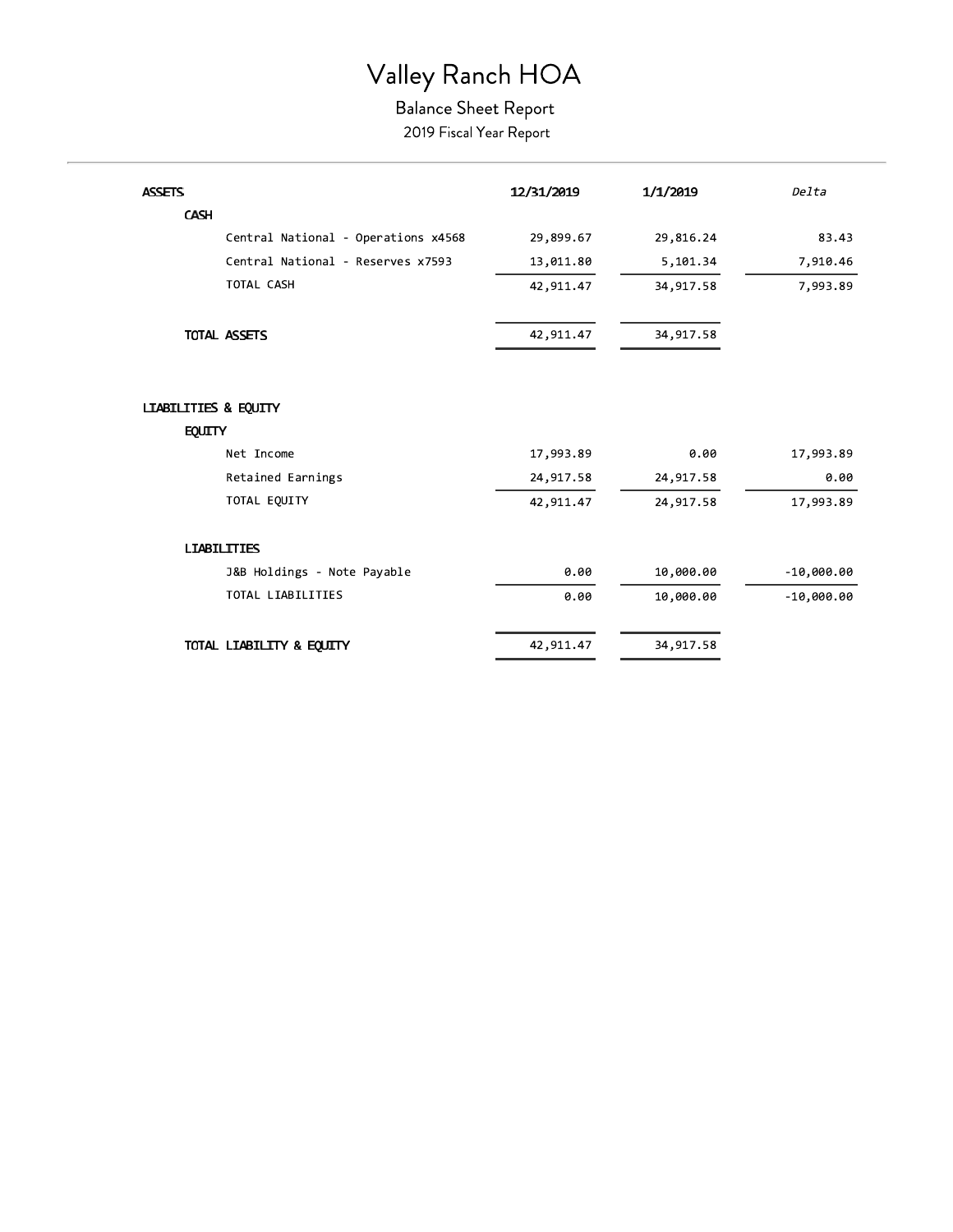# Valley Ranch HOA

### Operating Income & Expense Summary

2019 Fiscal Year

|                                 | Full Year | Total  |
|---------------------------------|-----------|--------|
|                                 | Actual    | Budget |
| <b>Income</b>                   |           |        |
| Assessments                     |           |        |
| 4018 - Assessments - 2018       | 242       | 0      |
| 4019 - Assessments - 2019       | 39,813    | 32,727 |
| 4020 - Assessments - 2020       | 7,050     | 4,500  |
| <b>Assessments Total:</b>       | 47,105    | 37,227 |
|                                 |           |        |
| Other                           |           |        |
| 4210 - Entry Fees               | 9,985     | 4,800  |
| 4220 - Transfer Fees            | 0         | 1,600  |
| 4610 - Late Fees                | 493       | 0      |
| 4620 - Interest                 | 41        | 0      |
| 4630 - Legal Fees Recovered     | 10        | 0      |
| 4640 - Gate Remotes             | 525       | 0      |
| 4690 - Other                    | 170       | 0      |
| Other Total:                    | 11,223    | 6,400  |
| Income Total:                   | 58,328    | 43,627 |
|                                 |           |        |
| <b>Expense</b>                  |           |        |
| Taxes & Insurance               |           |        |
| 5020 - Insurance                | 3,035     | 3,000  |
| Taxes & Insurance Total:        | 3,035     | 3,000  |
|                                 |           |        |
| Utilities                       |           |        |
| 5210 - Water                    | 270       | 600    |
| 5220 - Electricity              | 793       | 1,440  |
| <b>Utilities Total:</b>         | 1,062     | 2,040  |
|                                 |           |        |
| Maintenance                     |           |        |
| 5300 - Landscaping - contract   | 10,030    | 6,600  |
| 5330 - Repairs                  | 1,252     | 0      |
| Maintenance Total:              | 11,282    | 6,600  |
| Gates                           |           |        |
| 5500 - Gate Maintenance         | 13,750    | 750    |
| 5510 - Telephone                | 1,206     | 1,440  |
| 5520 - Openers                  | 390       | 0      |
| Gates Total:                    | 15,346    | 2,190  |
|                                 |           |        |
| Administration                  |           |        |
| 7000 - Management Fee           | 4,270     | 4,320  |
| 7010 - Postage                  | 467       | 286    |
| Administration Total:           | 4,737     | 4,606  |
| Professional Services           |           |        |
| 7200 - Accounting & Audit       | 50        | 200    |
| 7220 - Legal Fees - Collections | 255       | 0      |
| <i>CONTINUED NEXT PAGE</i>      |           |        |
|                                 |           |        |